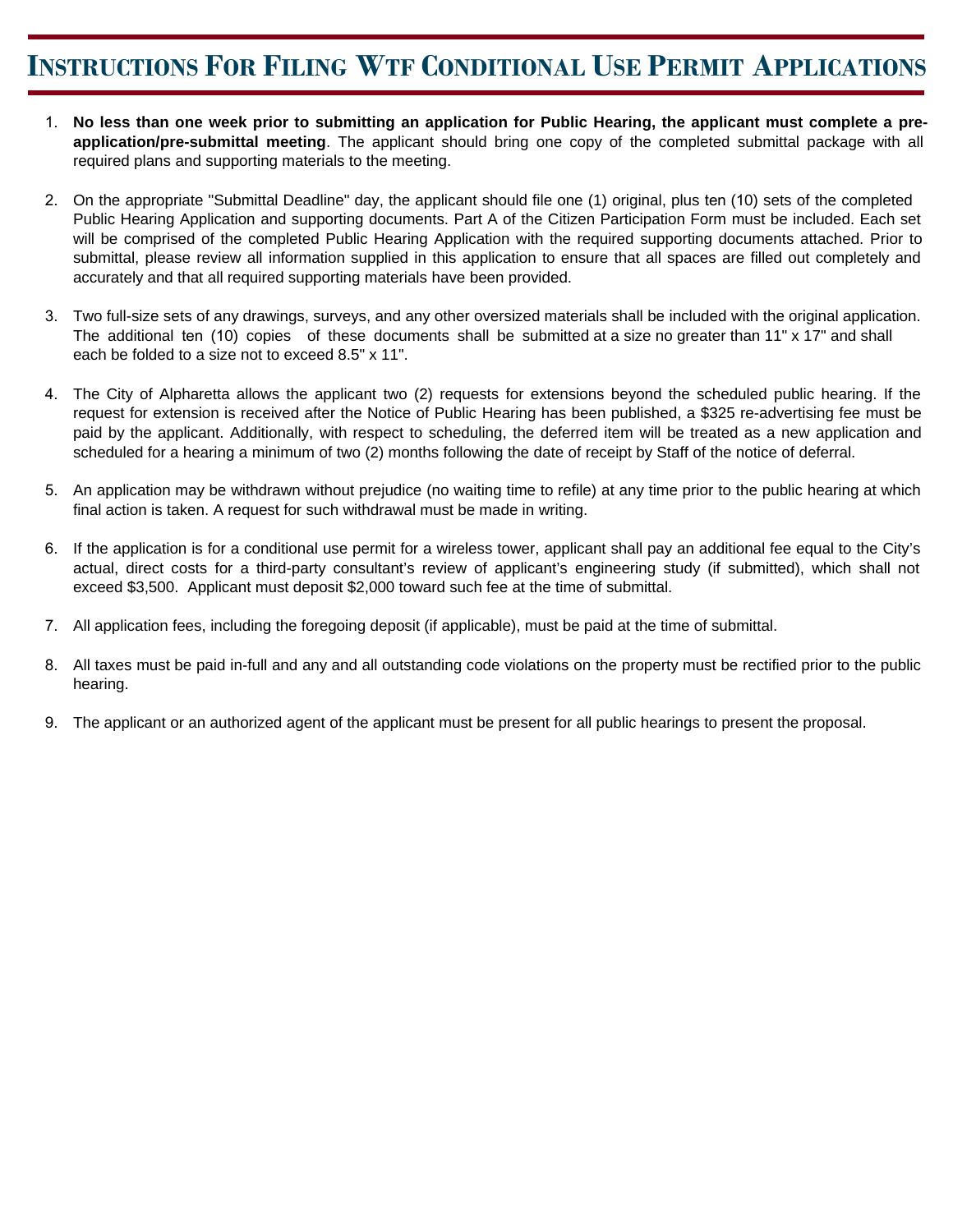## **CHECK LIST FOR WTF PERMIT APPLICATIONS**

*This document is provided as a resource for the applicant to assist with preparing the application submittal package. Please note that all applicable items are due at the time of application submittal. Incomplete applications will not be accepted.*

| <b>Required Item</b>                                                                                                                                                        | <b>Number of Copies</b>               |
|-----------------------------------------------------------------------------------------------------------------------------------------------------------------------------|---------------------------------------|
| <b>Required Of All Applicants</b>                                                                                                                                           |                                       |
| Pre-Application Review Meeting                                                                                                                                              | N/A                                   |
| Completed Application Form with Review Criteria<br>Deposit for Costs of Third-Party Consultant (if applicable)<br>Identify WTF Owner/Operator and Wireless Provider/Carrier | One (1) original and ten (10) copies  |
| Design Review Board Criteria (if applicable)                                                                                                                                | One (1) original and ten (10) copies  |
| Owner Authorization Form                                                                                                                                                    | One (1) original and ten (10) copies  |
| Disclosure Form                                                                                                                                                             | One (1) original and ten (10) copies  |
| Legal Description                                                                                                                                                           | One (1) original and ten (10) copies  |
| Project Description/ Letter of Intent                                                                                                                                       | One (1) original and ten (10) copies  |
| Narrative                                                                                                                                                                   | One (1) original and ten (10) copies  |
| Full-Size Site Plan with Site Plan Checklist                                                                                                                                | Two (2) originals and ten (10) copies |
| <b>Engineer Scaled Drawings</b>                                                                                                                                             | One (1) original and ten (10) copies  |
| Public Participation Plan                                                                                                                                                   | One (1) original and ten (10) copies  |
| Public Participation Report (Due twenty (20) business days prior to City<br>Council hearing to which case has been assigned)                                                | One (1) original and ten (10) copies  |
| Photo Simulations and Visual Impact Analysis                                                                                                                                | One (1) original and ten (10) copies  |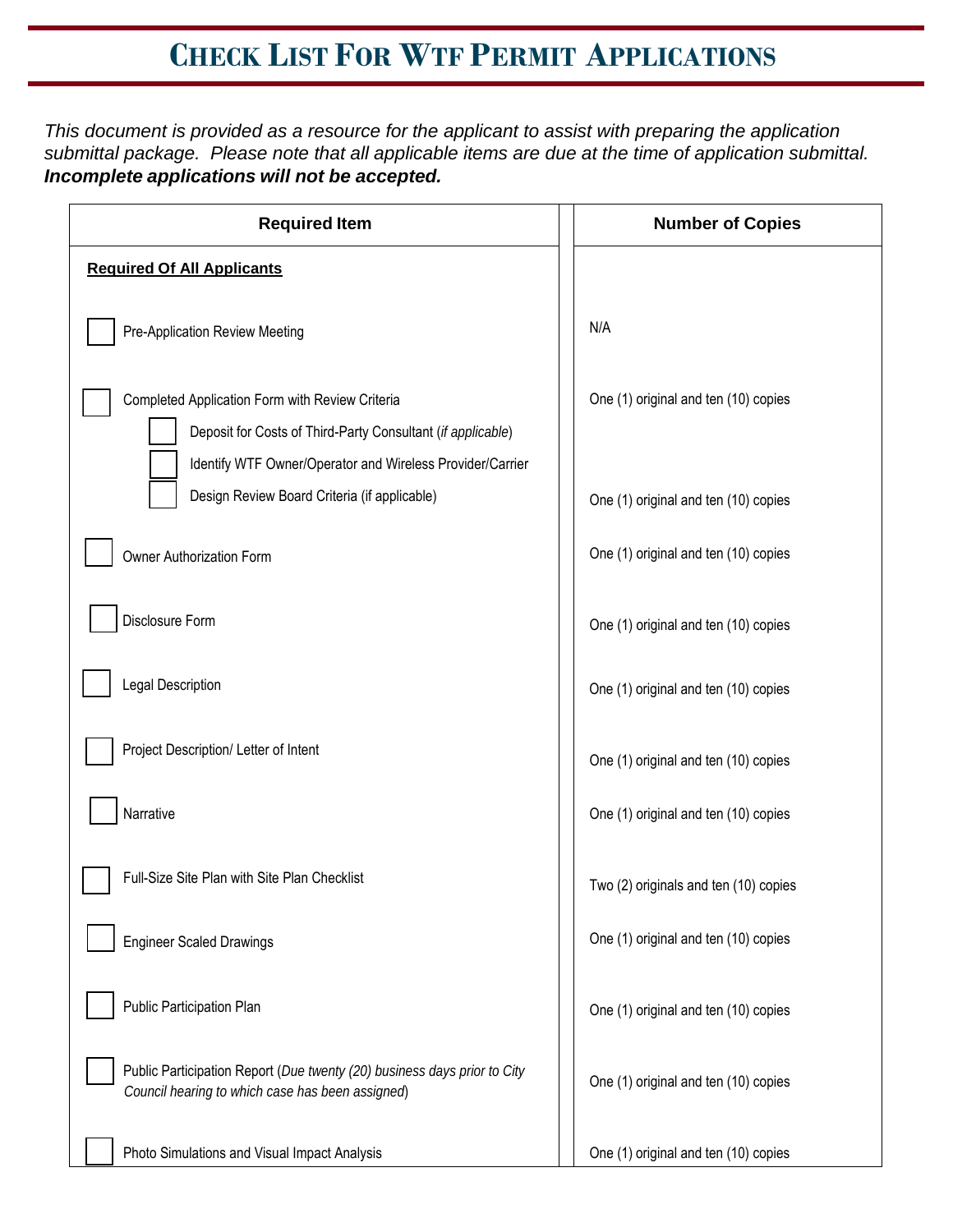| <b>Required Item</b>                                                         | <b>Number of Copies</b>              |
|------------------------------------------------------------------------------|--------------------------------------|
| <b>Balloon Test Photos</b>                                                   | One (1) original and ten (10) copies |
| Design Description and Specifications                                        | One (1) original and ten (10) copies |
| Certification of Engineer                                                    | One (1) original and ten (10) copies |
| <b>Engineering Study</b>                                                     | One (1) original and ten (10) copies |
| Curriculum Vitae of Radiofrequency Engineer                                  | One (1) original and ten (10) copies |
| Analysis of Impact                                                           | One (1) original and ten (10) copies |
| Additional Written Documentation                                             | One (1) original and ten (10) copies |
| Copies of FCC, FAA, NEPA, and SHPO Licenses or Approvals                     | eleven (11) copies                   |
|                                                                              |                                      |
| May Be Required (See Following Page For Details)<br>Supplemental Information | One (1) original and ten (10) copies |
| Specimen Tree Survey                                                         | One (1) original and ten (10) copies |
|                                                                              |                                      |
|                                                                              |                                      |
|                                                                              |                                      |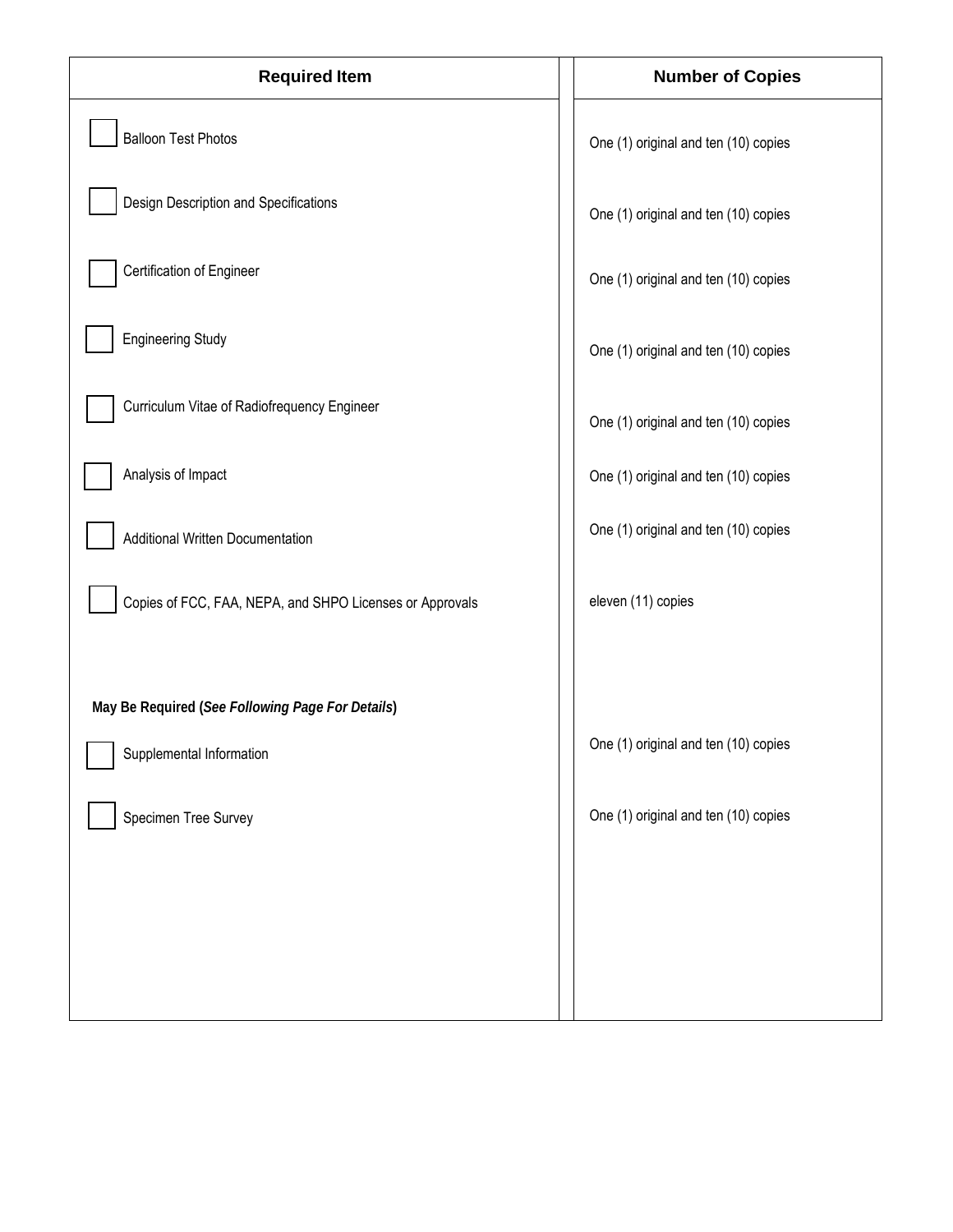## **OVERVIEW OF CHECK LIST ITEMS**

### **Pre-Application Review Meeting**

Prior to submitting an application for a wireless telecommunications facility permit, applicants must meet with a representative of the Community Development Department to review the applicant's proposal and site plan and complete a pre-application review. Pre-application review meetings are held on Wednesdays between 9:00 AM and Noon. Please call 678-297-6072 to schedule an appointment.

### **Application Form**

The applicant is required to submit one (1) original and ten (10) copies of the application form. Each copy of the application form will have attached to it a complete set of all required supporting materials (site plans, drawings, photo simulations, etc.) and must be bound or stapled. The original application form and supporting materials should be unbound.

### **Costs of Third-Party Consultant; Deposit**

If the application is for a conditional use permit for a wireless tower, applicant shall pay an additional fee equal to the City's actual, direct costs for the review of applicant's engineering study (if submitted) by a third-party consultant (radiofrequency engineer), which shall not exceed \$3,500. Applicant is required to deposit \$2,000 toward such fee at the time the application is submitted. Applicant's execution of this application shall constitute its agreement to pay such costs, not to exceed \$3,500.

### **WTF Owner/Operator and Wireless Provider/Carrier**

The name of the respective parties that will own, operate and be responsible for the maintenance of the proposed WTF and the name of the wireless provider and/or carrier that such WTF will serve.

### **Owner Authorization**

Original and notarized signatures of the property owner(s) and applicant or a notarized letter of authorization from the property owner(s), including, to the extent allowed by law, the owner of any existing support structure for any proposed attached WTF or collocation, that demonstrates knowledge and acceptance of the applicant's proposed wireless telecommunications facility and use on the subject property, are required. If a contract is used in lieu of the owner's signature, the signature on the contract must be an original and the contract must be valid for the duration of the rezoning process. See the application form for additional details.

### **Disclosure Form**

If the owner, applicant, and/or applicant's representative has made a campaign contribution to the Mayor or any member of the City Council of \$250 or more within the past two (2) years, the Disclosure Form must be completed in full. If no such contributions have been made, "No" should be checked and the signature section of the Disclosure Form should be completed.

### **Legal Description**

The legal description of the subject lot and leased parcel (if applicable) must be provided. The legal description must be a metes and bounds description of the property based on the provided survey that establishes a point of beginning and gives directions (bounds) and distances (metes) of property lines. If the property consists of more than one parcel, all parcels must be combined into one legal description.

### **Project Description/Letter of Intent**

The written project description should provide a general description of the existing land use setting, existing site features, the type of wireless telecommunications facility proposed, visibility from public rights-of-way and properties with 'For-Sale' dwelling uses, concealment elements and other design features, on and off-site access, landscaping, and other components of the proposed facility. The Letter of Intent should include factual details about the proposed use and its impact on surrounding properties. The Letter of Intent should also provide the additional authorizations, if any, applicant must obtain prior to the installation, collocation or modification of the proposed facility. If any variances are requested, the Letter of Intent should clearly state the requested variances and include explanations of hardships and any other reason(s)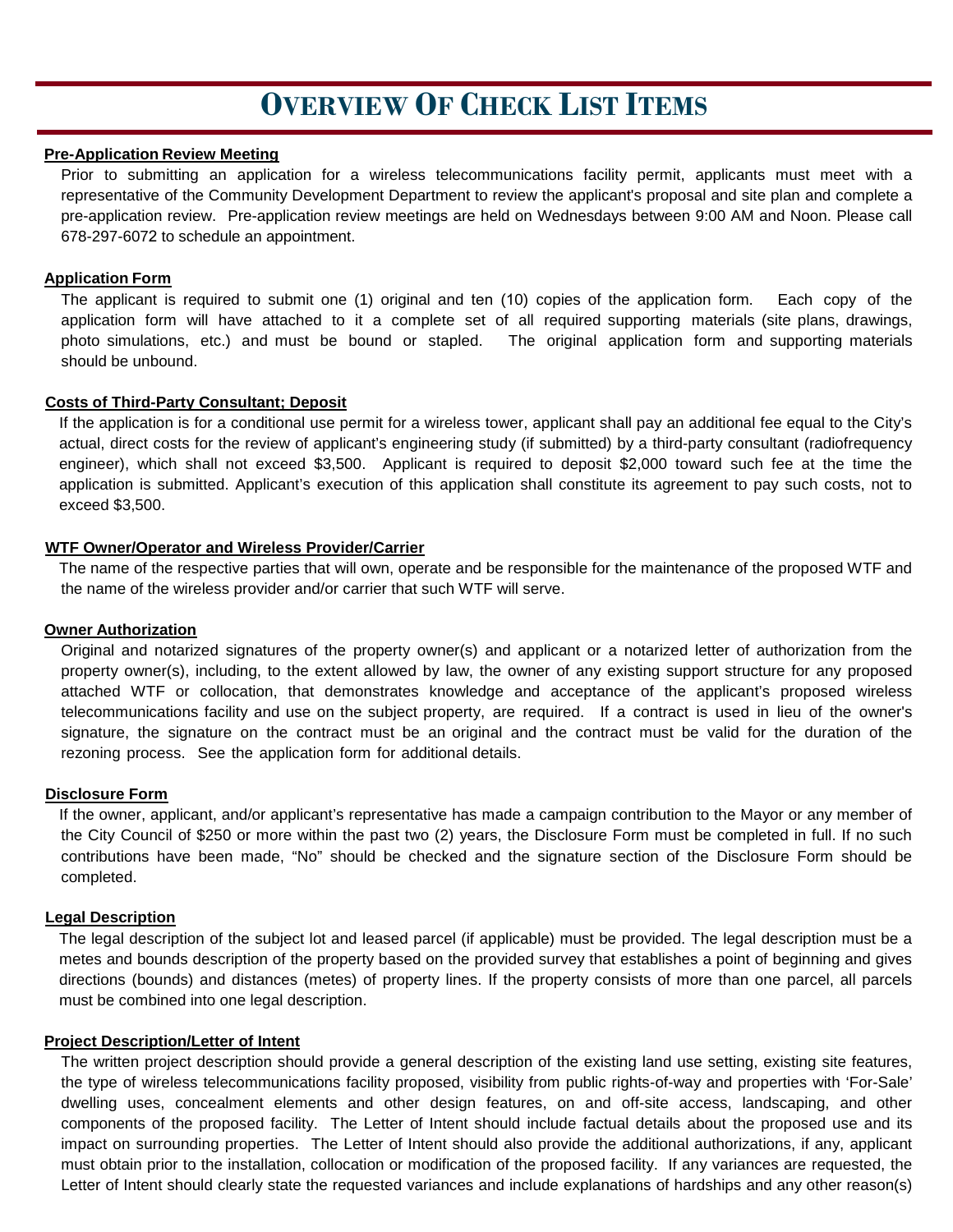why the subject standards cannot be met.

### **Narrative**

The written narrative must be technically accurate and reliable, explaining the nature of the permit sought (new installation, collocation, or modification) and further state whether the applicant believes (and if so, the basis therefor) that the application or proposed WTF is subject to: (a) the provisions of 47 U.S.C. section 332(c)(7), and if so, who the entity is that will be providing personal wireless services; (b) O.C.G.A. § 36-66B-1, *et seq*. (the BILD Act), and if so, why its proposal fits each and every criteria set forth therein; and/or (c) 47 U.S.C. § 1455(a), and if so, why its proposal fits each and every criteria for a Section 6409(a) modification (See, Section 2.8.9 of UDC).

### **Site Plan Check List**

The Site Plan Checklist (included in this package) details the minimum requirements for site plans submitted in support of an application for conditional use review and approval. Applications that include site plan documents that do not meet these requirements will not be accepted. Site plans must be drawn to scale, and the scale must be displayed in the lower left corner of the plan page. Prior to submitting an application, a review of the draft site plan, drawings and other related materials will be conducted as part of the pre-application review meeting. Site plans must be drawn to scale, and the scale must be displayed on the plan page. The maximum page size for original full-size site plan documents is 30" x 42".

### **Copies of Site Plan**

The applicant must attach a site plan on paper no larger than 11" x 17" and folded to a maximum size of 8.5" x 11" to each of the ten (10) copies of the submitted application packet.

### **Engineer Scaled Drawings**

Applicant must provide engineer scaled drawings providing the distances between (1) the nearest edge of the proposed wireless tower or other wireless telecommunications facility and the nearest off-site residential building or structure ; (2) the nearest edge of the wireless tower or support structure and all related equipment to historic structures and/or scenic views within one (1) mile of the proposed site; and (3) the nearest point of any proposed accessory equipment of the wireless telecommunications facility and the nearest off-site residential building or structure.

### **Public Participation Plan**

The Public Participation Plan is to ensure that applicants pursue early and effective public participation in conjunction with their petitions, ensure that the citizens of the City of Alpharetta have an adequate opportunity to learn about petitions that may affect them, and to ensure ongoing communication between applicants, adjoining property owners, community associations and other organizations. Applicants are required to submit a Public Participation Plan at the time of the filing of the Public Hearing Application.

### **Public Participation Repor**t

The Public Participation Report (included in this packet) must be completed in-full and submitted to the Community Development Department a minimum of twenty (20) business days from the date prior to the City Council Hearing Date to which the application has been assigned.

## **Photo Simulations and Visual Impact Analysis**

Photo simulations of the WTF, which show the proposed facility from at least four (4) directions within the surrounding area and depict the visibility of WTF from public right-of-way and other properties zoned or used for 'For-Sale' dwelling use, are required. Photo simulations must include "before" and "after" renderings of the site, its surroundings, the proposed WTF and antennas at maximum height, and any other structures, vegetation, or topography that will conceal or screen the proposed WTF from visibility. Detailed drawings or renderings of the proposed WTF, which further provide the manner in which the proposed facility will be enclosed, camouflaged, screened, and/or obscured to meet the prescribed visibility requirements, are also required. Applicant should include such other visual information, as necessary, to determine the visual impact of the proposed wireless telecommunications facility on the existing setting and compliance with the prescribed design standards.

## **Balloon Test Photos**

Photos depicting the results of a balloon test of the wireless tower.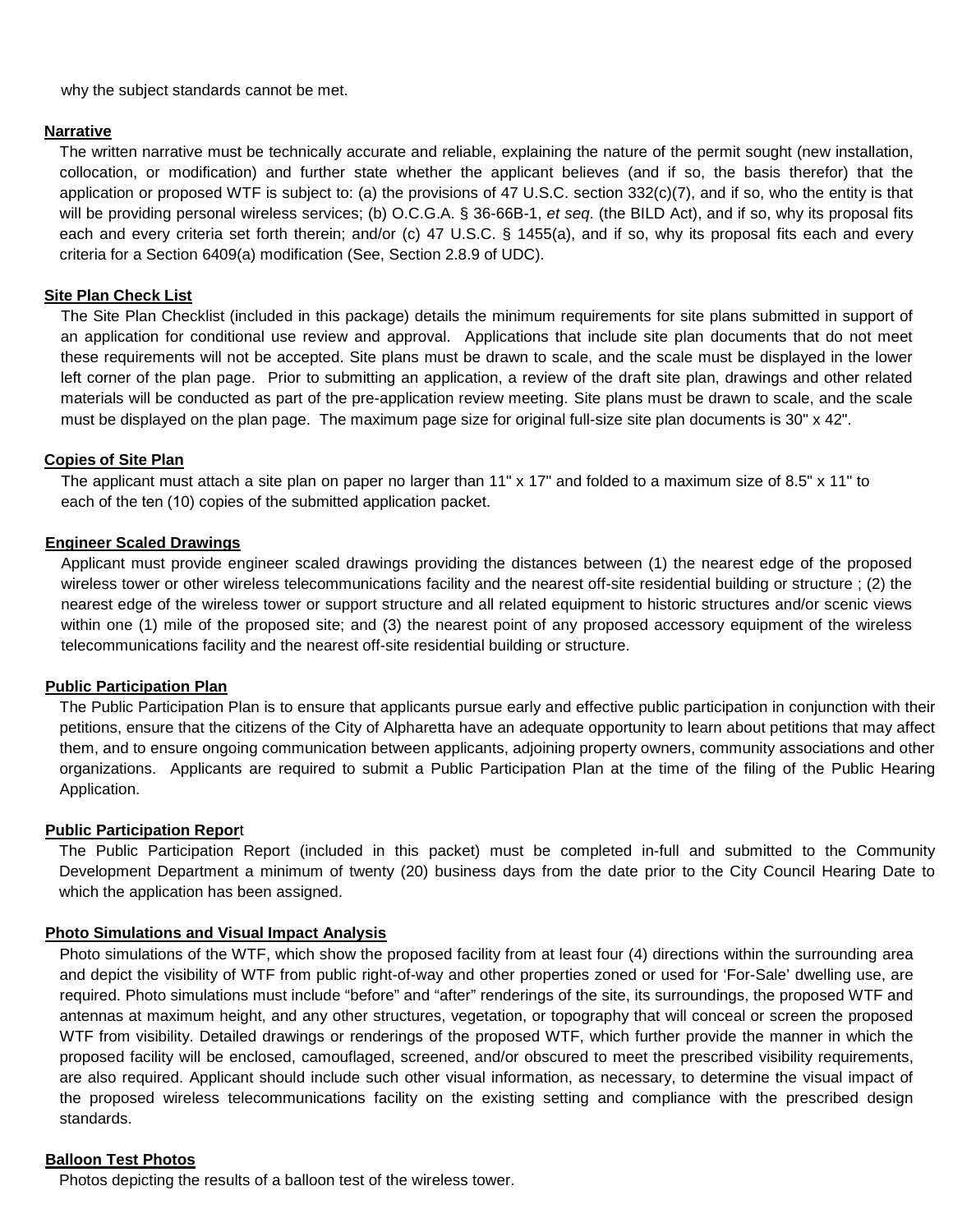### **Design Description and Specifications**

Written explanation and drawings to describe and depict the proposed wireless telecommunications facility, including the following:

- (1) Description of the WTF's components and design (including dimensions, colors, and materials), including, but not limited to, accessory equipment, equipment cabinets, concealment enclosures, and the number, direction, and type of antennas (including antenna concealment enclosures);
- (2) Front, side, and rear elevation plans showing the proposed WTF, including the support structure, antennas, concealment enclosures, accessory equipment, and all ground-mounted wireless transmission equipment; and
- (3) Manufacturer specifications, schematics, renderings, and illustrations of the proposed design of the WTF, including, but not limited to, samples of colors and materials of any proposed concealment elements.

## **Certification of Engineer**

Certification from a professional civil and/or structural engineer (licensed in the State of Georgia) that the proposed wireless tower, antenna attachment device, antenna support structure and/or alternative support structure meet the applicable design standards for wind loads and have structural integrity to accommodate the proposed use.

## **Engineering Study**

If applicant contends that the wireless telecommunications facility is required to close a significant gap in service coverage or capacity, an engineering study must be submitted, which includes a current and a future definition of the area of service coverage, capacity and radio frequency goals for voice and data (delineated individually and combined) to be served by the antenna or support structure, and the extent to which such antenna or support structure is needed for service coverage and/or capacity of the subject wireless carrier. The study must include all information required pursuant to the City's requirements.

### **Curriculum Vitae of Radiofrequency Engineer**

A curriculum vitae for any radio frequency engineer who certifies any documentation provided as part of the application for a WTF, which shall include education obtained in the area of radio frequency engineering and experience in the field, including length of time.

## **Analysis of Impact**

Written documented, detailed analysis of the impact of the proposed wireless telecommunications facility/use addressing the criteria for consideration of a conditional use permit as set forth in City regulations.

## **Additional Written Documentation**

Additional written documentation providing the following:

Whether a stealth tower is proposed, and if not, an explanation as to why not;

Analysis of possibilities of collocation or the inability to collocate, including any studies and detailed reasons as to why collocation is not possible and proof of the following: (1) all collocation sites and other alternative sites in the area that are/were being pursued and whether use of such sites has been denied; (2) the ability or inability to site an attached WTF by using existing structures; and (3) all actions taken by the applicant to achieve collocation or site an attached WTF to an existing structure; and

A written statement providing whether the proposed WTF is engineered and constructed to accommodate additional antennas or antenna arrays and whether the applicant consents to the future collocation of other wireless carriers on the proposed wireless tower.

## **Copies of FCC, FAA, NEPA, and SHPO Licenses or Approvals**

The following must be included: (1) copy of the FCC license applicable for the intended use of the WTF; (2) copy of the FAA determination of no hazard letter or a written statement prepared and signed by a professional airspace safety consultant evidencing compliance with applicable FAA requirements under 14 C.F.R. Section 77, as amended; and (3) if issued, copies of the NEPA and SHPO reports for the proposed WTF.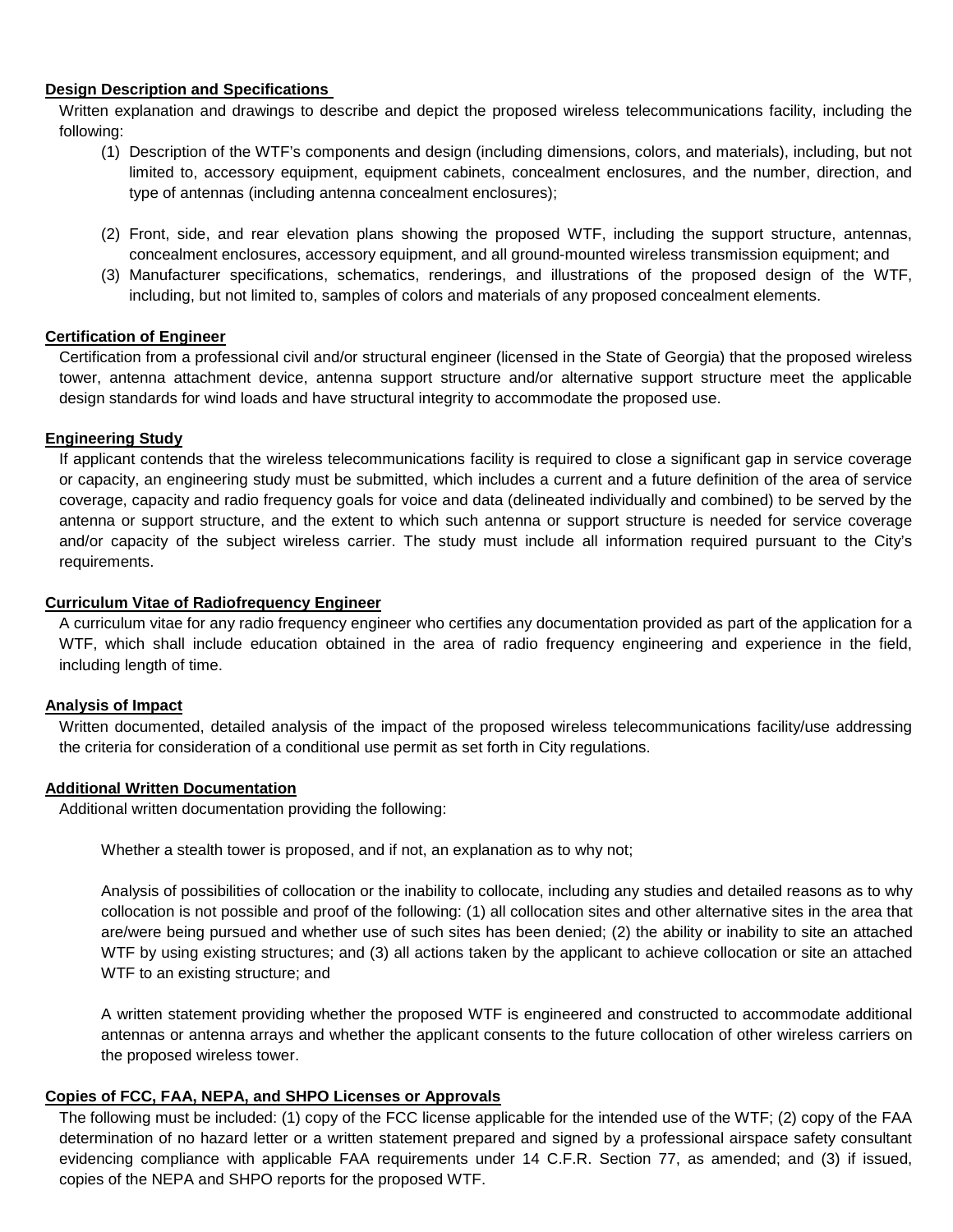## **Supplemental Information**

Additional information necessary for review in order to confirm compliance with prescribed requirements, as reasonably determined and requested by the Director, or as otherwise relied on by applicant to support an application for conditional use review and approval, should be provided. Such information may be identified during the pre-application meeting.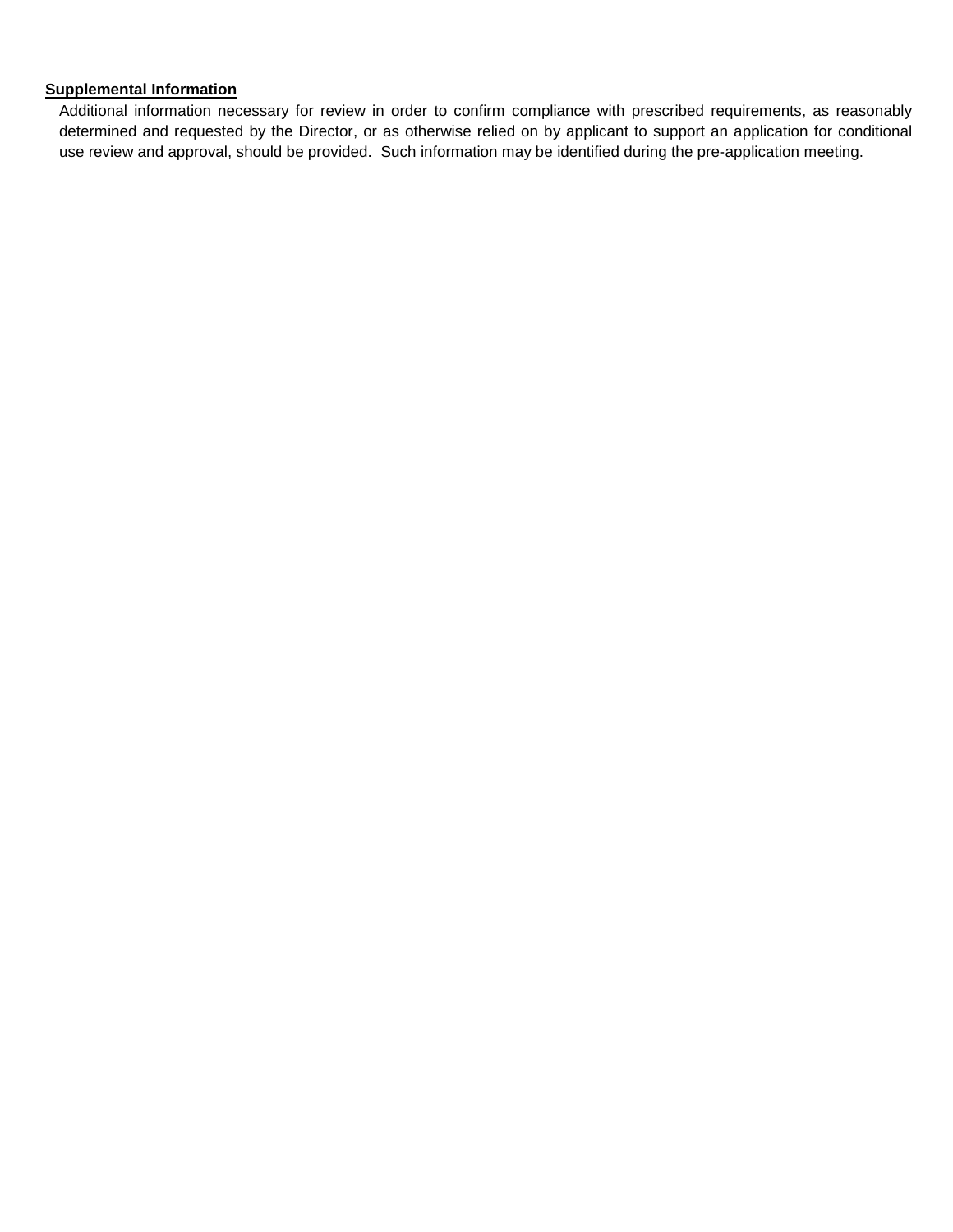## **SITE PLAN CHECK LIST**

*This document is provided as a resource for the applicant to assist in the preparation of site plans to be submitted with the application package for a wireless telecommunications facility permit. The items listed below reflect the minimum information that must be included on all site plans submitted as part of the conditional use review process.* 

| <b>Elements Description</b>                                                                                                                                                                                         |
|---------------------------------------------------------------------------------------------------------------------------------------------------------------------------------------------------------------------|
| Key and/or legend and site location map with North arrow                                                                                                                                                            |
| Boundary survey of subject property which includes metes and bounds along property lines.                                                                                                                           |
| Acreage of the subject property.                                                                                                                                                                                    |
| Location of land lot lines and identification of land lots.                                                                                                                                                         |
| Current and proposed land uses and zoning of the subject site and adjoining properties.                                                                                                                             |
| The location and dimensions of the entire site area and the exact location of the support structure, ground-mounted<br>wireless transmission equipment and equipment compound (if applicable).                      |
| Existing and proposed setbacks, buffers, landscaping and other development or site features.                                                                                                                        |
| Existing, proposed, and future reserved rights-of-way of all streets, roads, and rail lines adjacent to and on the subject<br>property.                                                                             |
| Proposed access driveways and the available intersection sight distance (according to AASHTO Green Book) and<br>proposed parking spaces, loading, and unloading facilities                                          |
| Existing buildings (with square footages, heights, and stories), driveways, fences, utility equipment, wireless<br>telecommunications facilities, and any other structures or improvements on the subject property. |
| Topography of subject site.                                                                                                                                                                                         |
| Cable/electrical elements to be utilized.                                                                                                                                                                           |
| 100-year flood plain horizontal limits and flood zone designations as shown on survey or FEMA FIRM maps. Wetlands<br>shown on GIS maps or survey.                                                                   |
| Tree lines, woodlands, significant trees with critical root zones (1.3 x trunk diameter), and open fields on subject site.                                                                                          |
| Required and proposed stormwater management facilities (if applicable) and existing lakes, streams, and other waters<br>on the site and associated buffers.                                                         |
| Existing driveways located within 150 feet of the subject property on adjacent or nearby parcels (including those parcels<br>on the opposite side of a public street).                                              |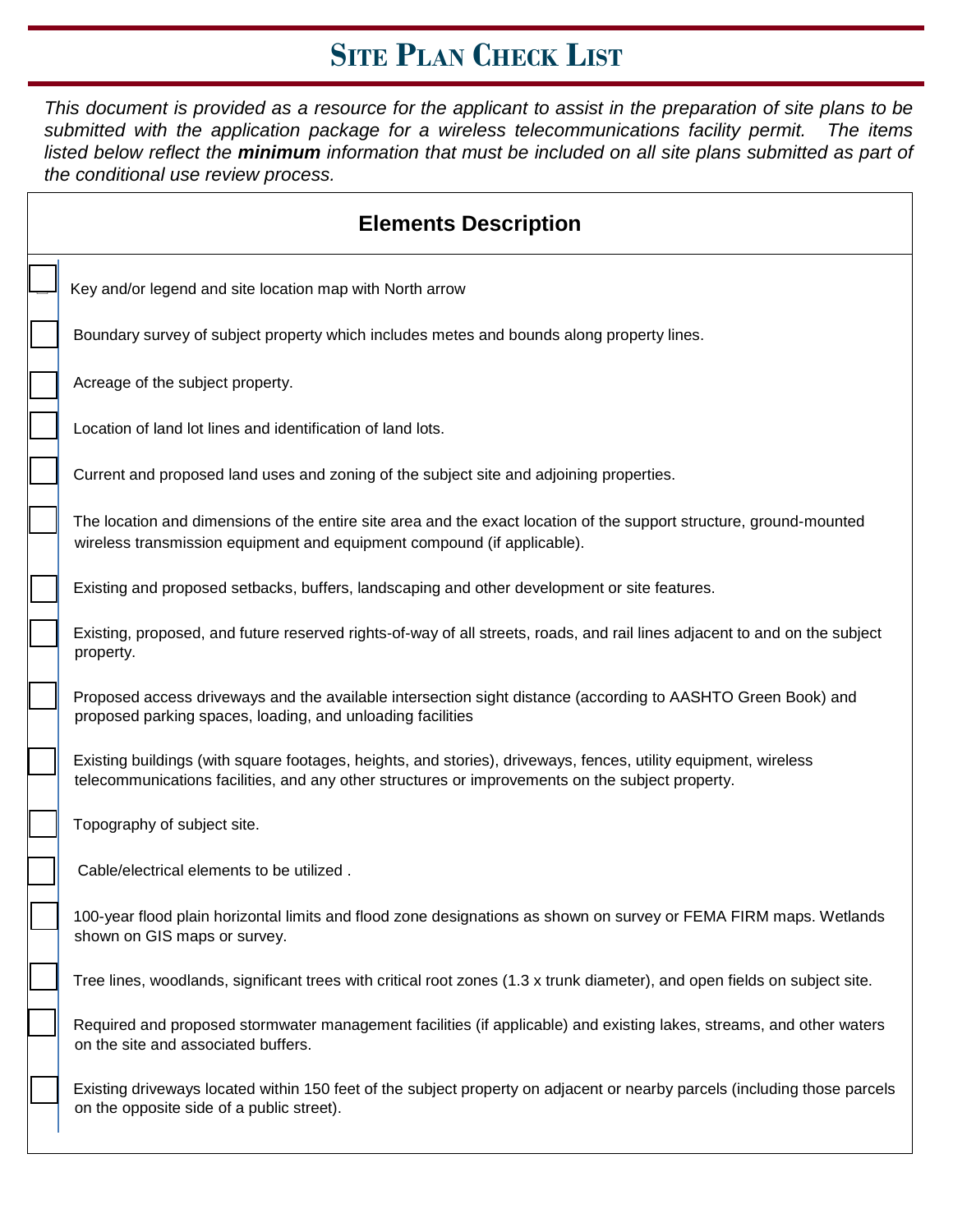# **CITY OF ALPHARETTA**

## **APPLICATION FOR APPROVAL OF WIRELESS TELECOMMUNICATIONS FACILITY CONDITIONAL USE PERMIT**

COMMUNITY DEVELOPMENT DEPARTMENT • 2 PARK PLAZA • ALPHARETTA, GA 30009

- 1. *This page should be the first page in each of your completed application packets.*
- 2. It is preferred that all responses be typed*. Illegible applications will not be accepted.*
- 3. Prior to signing and submitting your application, please check all information supplied on the following pages to ensure that all *responses are complete and accurate. Incomplete applications will not be accepted.*
- 4. Payment of all applicable fees must be made at the time of application. Payment may be made via cash, credit card (American *Express, Master Card or Visa), or check made payable to "City of Alpharetta."*
- 5. *Applications will be accepted only between the hours of 8:30 AM and 3:30 PM.*
- 6. *If you have any questions regarding this form, please contact the Community Development Department by calling 678-297-607*0

## **Contact Information:**

|                                                                                                                                                                                                                                      |  | Contact Name: <u>Contact Name: Contact Name: Contact Name: Contact Name: Contact Name: Contact Name: Contact Name: Contact Name: Contact Name: Contact Name: Contact Name: Contact Name: Contact Name: Contact Name: Contact Nam</u> |
|--------------------------------------------------------------------------------------------------------------------------------------------------------------------------------------------------------------------------------------|--|--------------------------------------------------------------------------------------------------------------------------------------------------------------------------------------------------------------------------------------|
|                                                                                                                                                                                                                                      |  | Suite:                                                                                                                                                                                                                               |
| City: City: City: City: City: City: City: City: City: City: City: City: City: City: City: City: City: City: City: City: City: City: City: City: City: City: City: City: City: City: City: City: City: City: City: City: City:        |  |                                                                                                                                                                                                                                      |
|                                                                                                                                                                                                                                      |  |                                                                                                                                                                                                                                      |
| <b>Subject Property Information:</b>                                                                                                                                                                                                 |  |                                                                                                                                                                                                                                      |
|                                                                                                                                                                                                                                      |  | Current Zoning:                                                                                                                                                                                                                      |
| District: Section: Containing the Manual Contains and Lot:                                                                                                                                                                           |  |                                                                                                                                                                                                                                      |
| Current Use: <u>New York: New York: New York: New York: New York: New York: New York: New York: New York: New York: New York: New York: New York: New York: New York: New York: New York: New York: New York: New York: New York</u> |  |                                                                                                                                                                                                                                      |
| <u>This Application Is For (Check All That Apply):</u>                                                                                                                                                                               |  |                                                                                                                                                                                                                                      |
| Wireless Tower Proposed Height: ______________                                                                                                                                                                                       |  | Attached WTF - Electrical Transmission Tower                                                                                                                                                                                         |
| Stealth Tower                                                                                                                                                                                                                        |  | Concealed Freestanding Support Structure                                                                                                                                                                                             |
| Roof-Mounted WTF                                                                                                                                                                                                                     |  | Collocation                                                                                                                                                                                                                          |
| <b>Building-Mounted WTF</b>                                                                                                                                                                                                          |  | Modification                                                                                                                                                                                                                         |
| <b>Building-Concealed WTF</b>                                                                                                                                                                                                        |  | Variance                                                                                                                                                                                                                             |
| Attached WTF - Utility Pole                                                                                                                                                                                                          |  |                                                                                                                                                                                                                                      |
| Attached WTF - Light Structure                                                                                                                                                                                                       |  |                                                                                                                                                                                                                                      |

## **FOR OFFICE USE ONLY**

| Case #: ________                   |  |
|------------------------------------|--|
| $\Box$ Fee Paid Initial: _________ |  |
| Deposit Paid Initial: _______      |  |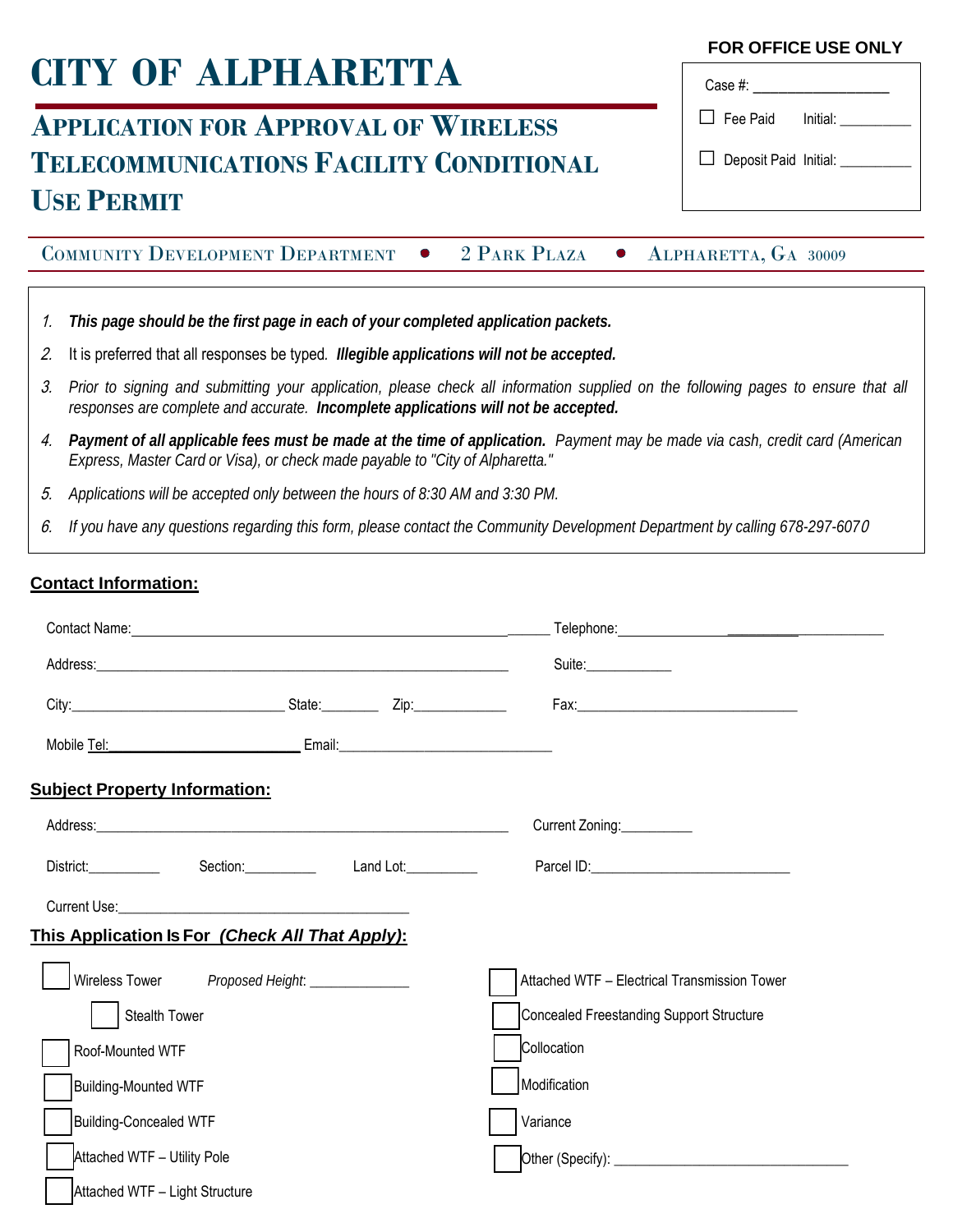## **WTF OWNER/OPERATOR & WIRELESS PROVIDER/CARRIER**

Please enter the following information:

**Owner of Wireless Telecommunications Facility:**

| Name of Owner:<br><u> Name of Owner:</u>                                                                                                                                                                                       |                 |      |                                                     |
|--------------------------------------------------------------------------------------------------------------------------------------------------------------------------------------------------------------------------------|-----------------|------|-----------------------------------------------------|
|                                                                                                                                                                                                                                |                 |      |                                                     |
|                                                                                                                                                                                                                                |                 |      | Suite:                                              |
|                                                                                                                                                                                                                                |                 |      |                                                     |
| Owner is a Wireless Provider or Wireless Carrier (please check applicable box):                                                                                                                                                |                 |      | <b>Wireless Provider</b><br><b>Wireless Carrier</b> |
| <b>Operator of Wireless Telecommunications Facility:</b>                                                                                                                                                                       |                 |      | Please check $\Box$ if same as above.               |
|                                                                                                                                                                                                                                |                 |      |                                                     |
|                                                                                                                                                                                                                                |                 |      |                                                     |
|                                                                                                                                                                                                                                |                 |      | Suite:____________                                  |
|                                                                                                                                                                                                                                | State:_________ | Zip: |                                                     |
| Operator is a Wireless Provider or Wireless Carrier (please check applicable box):                                                                                                                                             |                 |      | <b>Wireless Provider</b>                            |
|                                                                                                                                                                                                                                |                 |      | <b>Wireless Carrier</b>                             |
| Other Wireless Provider or Wireless Carrier that Proposed WTF is Intended to Serve:                                                                                                                                            |                 |      |                                                     |
| Name of Wireless Provider/Carrier:                                                                                                                                                                                             |                 |      |                                                     |
| Contact Name: 1988 Contact Name: 1988 Contact Name: 1988 Contact Name: 1988 Contact Name: 1988 Contact Name: 1988 Contact Name: 1988 Contact Name: 1988 Contact Name: 1988 Contact Name: 1988 Contact Name: 1988 Contact Name: |                 |      |                                                     |
|                                                                                                                                                                                                                                |                 |      | Suite:____________                                  |
|                                                                                                                                                                                                                                | State:_________ | Zip: |                                                     |
| Entity is a Wireless Provider or Wireless Carrier (please check applicable box):                                                                                                                                               |                 |      | <b>Wireless Provider</b><br><b>Wireless Carrier</b> |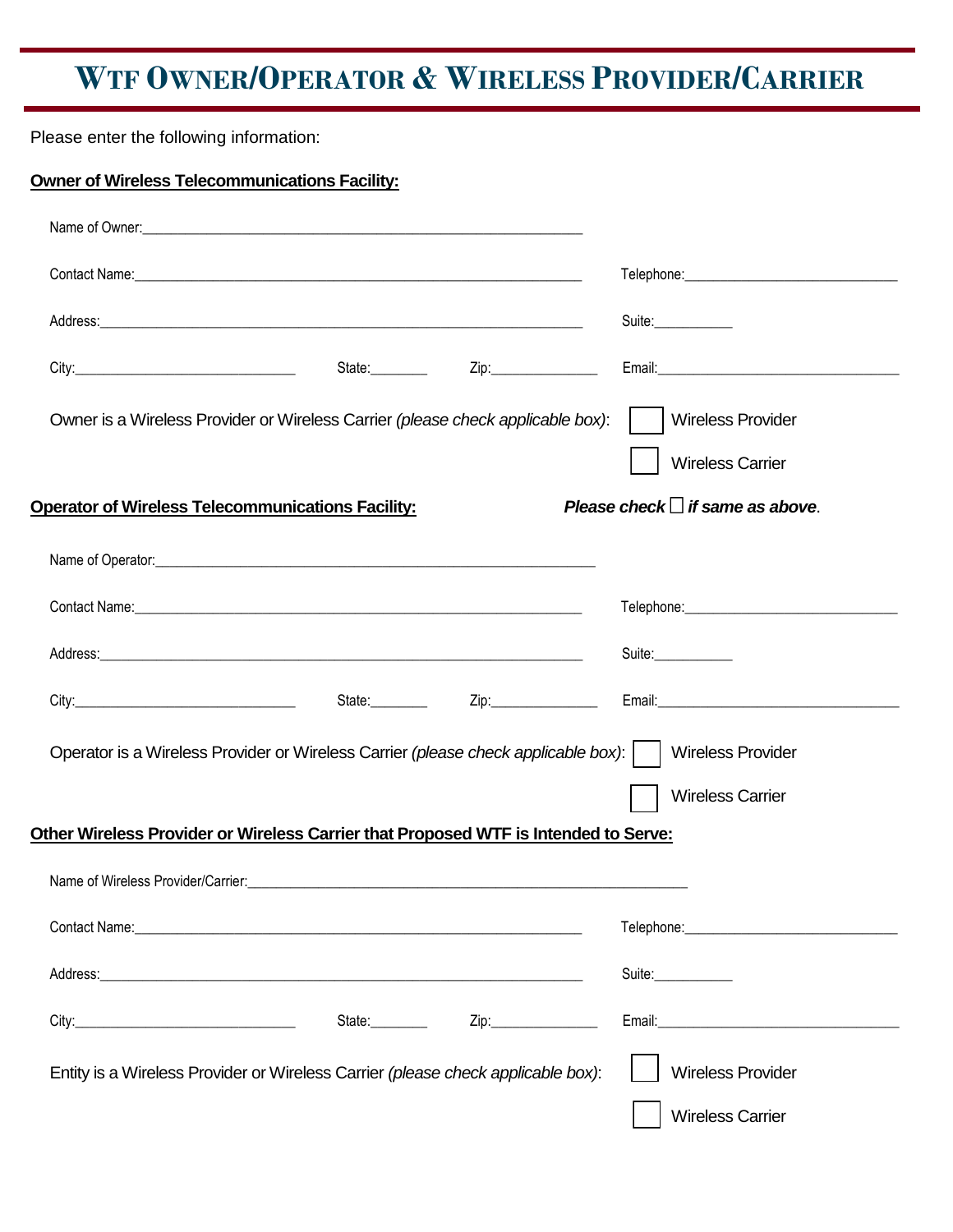## **APPLICANT'S REQUEST AND INTENT**

Applicant's Request:

Summary of Project Description and Intent (*Please attach Project Description/Letter of Intent hereto*):

Summary of Narrative regarding nature of permit sought and whether Applicant believes (and, if so, the basis therefor) the application or proposed WTF is subject to the provisions of 47 U.S.C. § 332(c)(7), O.C.G.A. § 36-66B-1, *et seq*. (the BILD Act), and/or 47 U.S.C. § 1455(a) (*Please attach Narrative hereto*):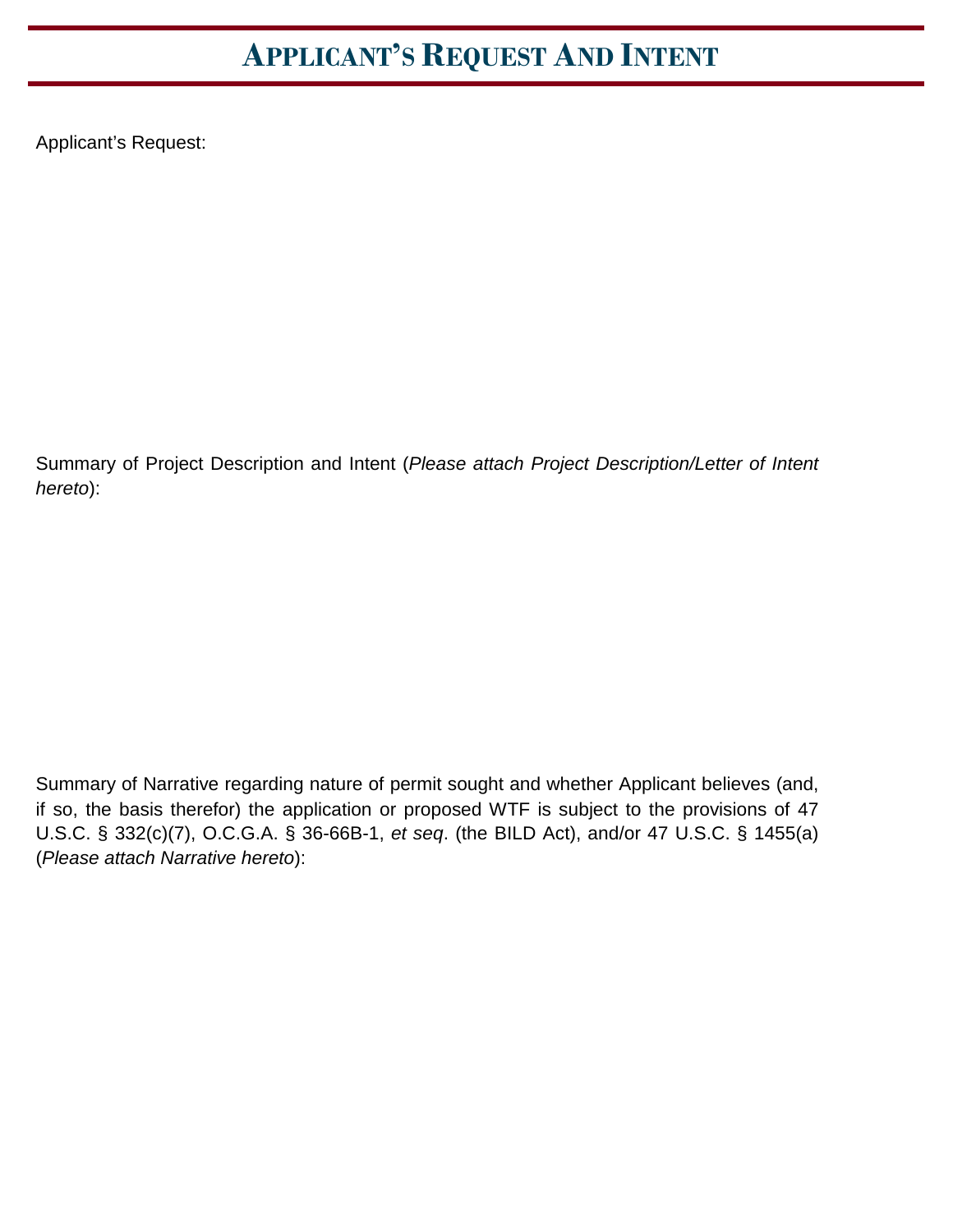## DISCLOSURE FORM

The Official Code of Georgia Annotated requires disclosure of campaign contributions to government officials by an applicant or opponent of a rezoning or public hearing petition (O.C.G.A. 36-67 A-1).

Applicants must file this form with the City of Alpharetta Community Development Department within ten (10) days after filing for rezoning or public hearing. Opponents to a rezoning or public hearing petition must file this form five (5) days prior to the Planning Commission meeting at which the subject rezoning or public hearing petition is scheduled to be heard.

Name of Applicant or Opponent:

Subject Public Hearing Case:

## Campaign Contribution Information:

Please provide the requested information for each contribution with a dollar amount or value of \$250 or more made within the past two (2) years to an Alpharetta Official by the individual identified above. Please use a separate form for each Alpharetta Official to whom such a contribution as been made.

If the individual identified above has made no such contributions to an Alpharetta Official within the past two (2) years, please indicate this by entering "N/A" on the appropriate lines below.

| Name of Official:            | Position: |  |
|------------------------------|-----------|--|
|                              |           |  |
| Description of Contribution: | Value:    |  |
|                              |           |  |
| Description of Contribution: | Value:    |  |
| Description of Contribution: | Value:    |  |
|                              |           |  |
| Description of Contribution: | Value:    |  |
|                              |           |  |
| Description of Contribution: | Value:    |  |

## Campaign Contribution Information:

I do solemnly swear and attest, subject to criminal penalties for false swearing, that the information provided in this Disclosure Form is true and accurate and that I have disclosed herein any and all campaign contributions made to an Official of the City of Alpharetta, Georgia in accordance with O.C.G.A. 36-67 A-1.

Signature: Date: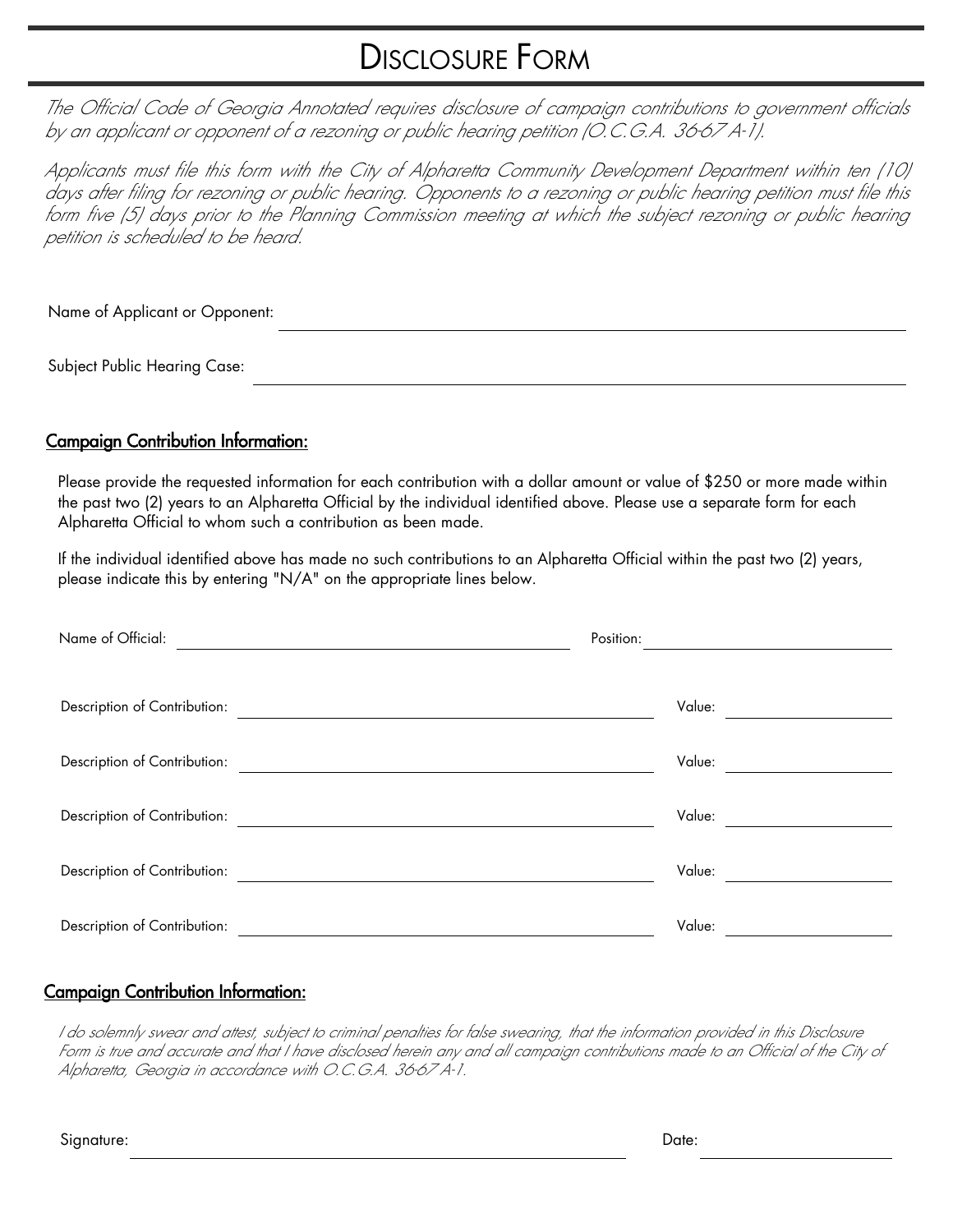## **PROPERTY OWNER AUTHORIZATION**

## **Property Owner Information:**

| Contact Name: |        | Telephone: |        |                          |  |
|---------------|--------|------------|--------|--------------------------|--|
| Address:      |        |            | Suite: |                          |  |
| City          | State: | Zip:       |        | $\overline{\phantom{a}}$ |  |

## **Authorization:**

*I do solemnly swear and attest, subject to criminal penalties for false swearing, that I am the legal owner, as*  reflected in the records of Fulton County, Georgia, of the property identified below, which is the subject of the *attached Application for Conditional Use Approval of a Wireless Telecommunications Facility Permit by the City of Alpharetta, Georgia.*

As the legal owner of record of the subject property, I hereby authorize the individual named below to act as the *applicant in the pursuit of a conditional use permit from the City of Alpharetta, Georgia for the item(s) indicated below:*

| Wireless Tower<br>Proposed Height: _______________                                                                                                                                                                                   | Attached WTF - Electrical Transmission Tower    |
|--------------------------------------------------------------------------------------------------------------------------------------------------------------------------------------------------------------------------------------|-------------------------------------------------|
| $\Box$ Stealth Tower                                                                                                                                                                                                                 | <b>Concealed Freestanding Support Structure</b> |
| Roof-Mounted WTF                                                                                                                                                                                                                     | Collocation                                     |
| <b>Building-Mounted WTF</b>                                                                                                                                                                                                          | Modification                                    |
| <b>Building-Concealed WTF</b>                                                                                                                                                                                                        | Variance                                        |
| Attached WTF - Utility Pole                                                                                                                                                                                                          |                                                 |
| Attached WTF - Light Structure                                                                                                                                                                                                       |                                                 |
| <b>Identify Authorized Applicant:</b>                                                                                                                                                                                                |                                                 |
|                                                                                                                                                                                                                                      |                                                 |
| Address: <u>the contract of the contract of the contract of the contract of the contract of the contract of the contract of the contract of the contract of the contract of the contract of the contract of the contract of the </u> | Suite:                                          |
| City <u>the contract of the contract of the contract of the contract of the contract of the contract of the contract of the contract of the contract of the contract of the contract of the contract of the contract of the cont</u> | Zip:<br>State:                                  |
| So Sworn and Attested:                                                                                                                                                                                                               |                                                 |
|                                                                                                                                                                                                                                      |                                                 |
| Notary:                                                                                                                                                                                                                              |                                                 |
| Notary Signature:                                                                                                                                                                                                                    | Date:                                           |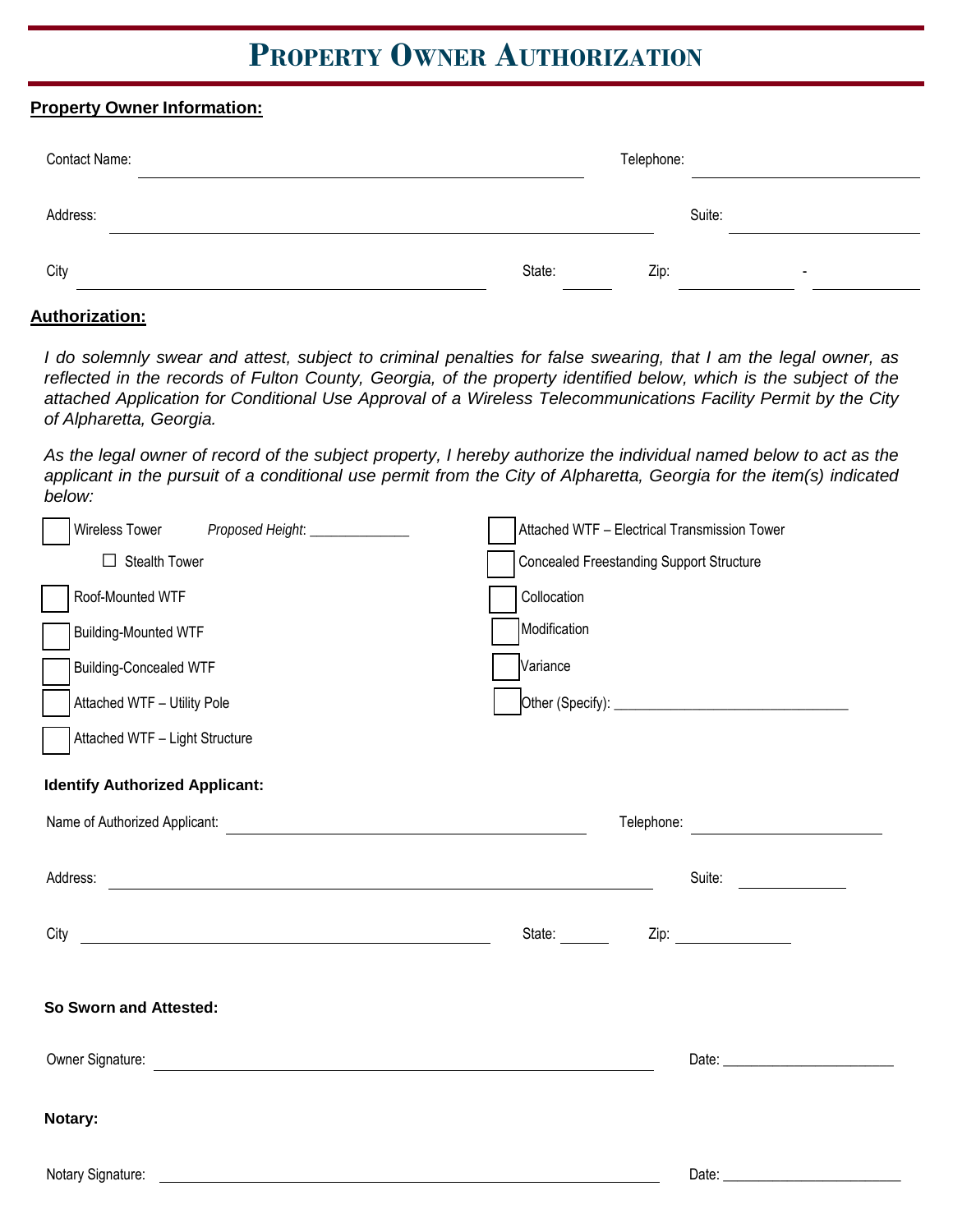## CITIZEN PARTICIPATION FORM - PART A

This form must be completed and submitted with the applicant's completed Public Hearing Application. Applications submitted to the City of Alpharetta without a completed Citizen Participation Form - Part A will not be accepted.

Public Hearing or Project Name:

Contact Name: Telephone:

The following people will be notified of this application and provided information describing the subject proposal. Please note that ALL adjoining property owners MUST be notified. Use additional pages as needed.

Method by which these individuals will be contacted. Please mark all that apply. If you select "Other," please provide a description of the method of contact that will be used.

| Letter    | <b>Personal Visits</b> |
|-----------|------------------------|
| Telephone | Group Meeting          |
| Email     | Other (Please Specity) |

Please describe the method(s) by which these individuals will have the opportunity to respond or contact the applicant with questions or concerns about the proposal.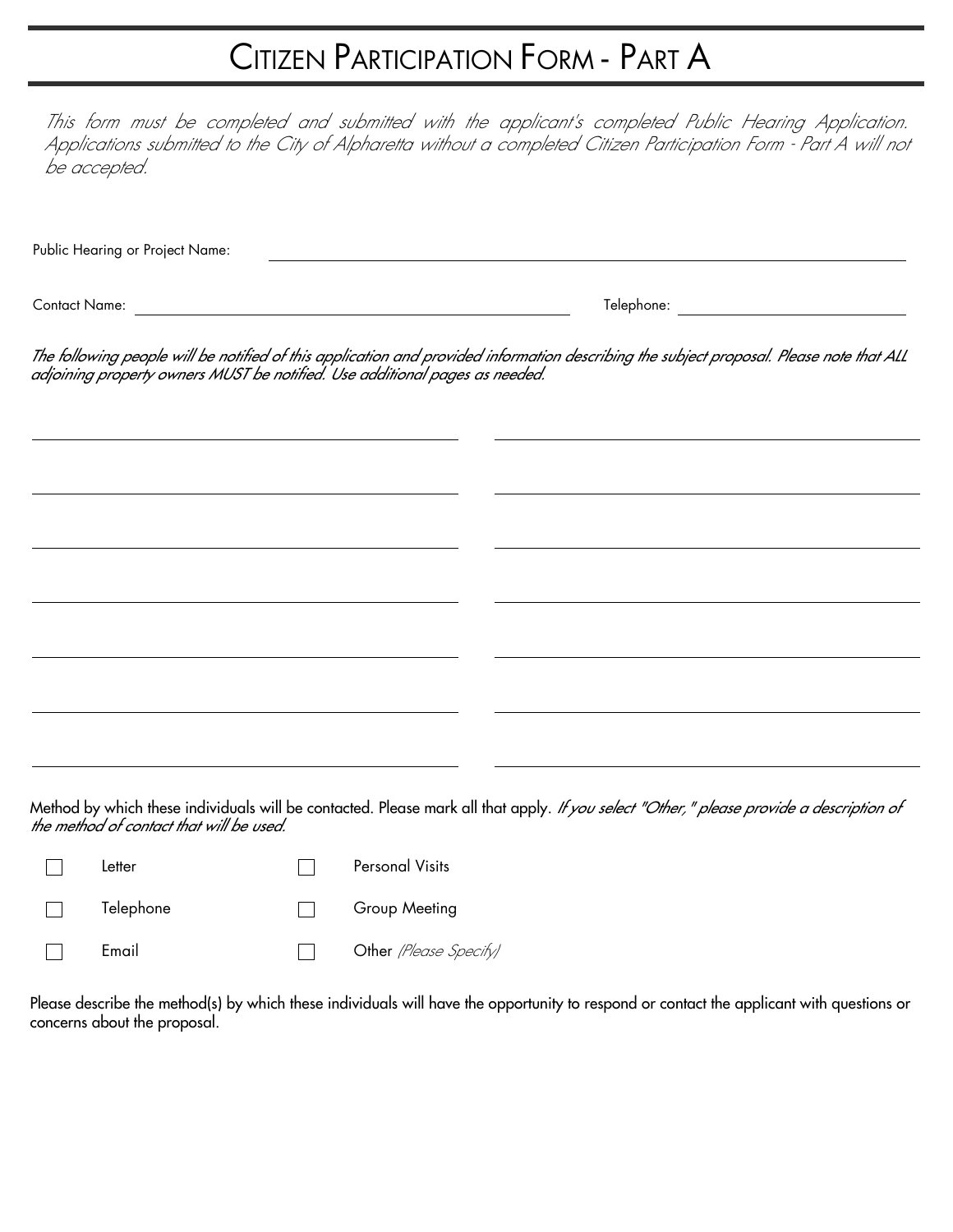## CITIZEN PARTICIPATION FORM - PART B

This form must be completed and submitted to the City of Alpharetta Community Development Department a minimum of twenty (20) working days prior to the scheduled Public Hearing. Failure to do so will result in cancellation of the scheduled hearing.

Public Hearing or Project Name: Contact Name: Telephone:

Please describe comments and concerns provided by any and all individuals contacted as part of the the Citizen Participation Program. If any individuals provided written correspondence, please attach copies of same to this report.

Method by which these individuals were contacted. Please mark all that apply. Please provide samples of any and all written communications used to provide notification.

|        | Letter    | Personal Visits           |
|--------|-----------|---------------------------|
| $\Box$ | Telephone | Group Meeting             |
|        | Email     | Other (Please Specify) __ |

Attach a list of people who have been notified of this application and provided information describing the subject proposal. Please note that ALL adjoining property owners MUST be notified.

I, the undersigned, as an authorized representative of the applicant and Public Hearing item identified above, do solemnly swear and attest, subject to criminal penalties for false swearing, that the information provided in this Citizen Participation Form - Part B and in any and all documents provided in support of this report are true and accurate. I further understand that any false statements provided by representatives of the applicant as part of this report may result in penalties up to and including denial of the subject application.

Signature of Authorized Agent: Date: Date: Date: Date: Date: Date: Date: Date: Date: Date: Date: Date: Date: Date: Date: Date: Date: Date: Date: Date: Date: Date: Date: Date: Date: Date: Date: Date: Date: Date: Date: Date: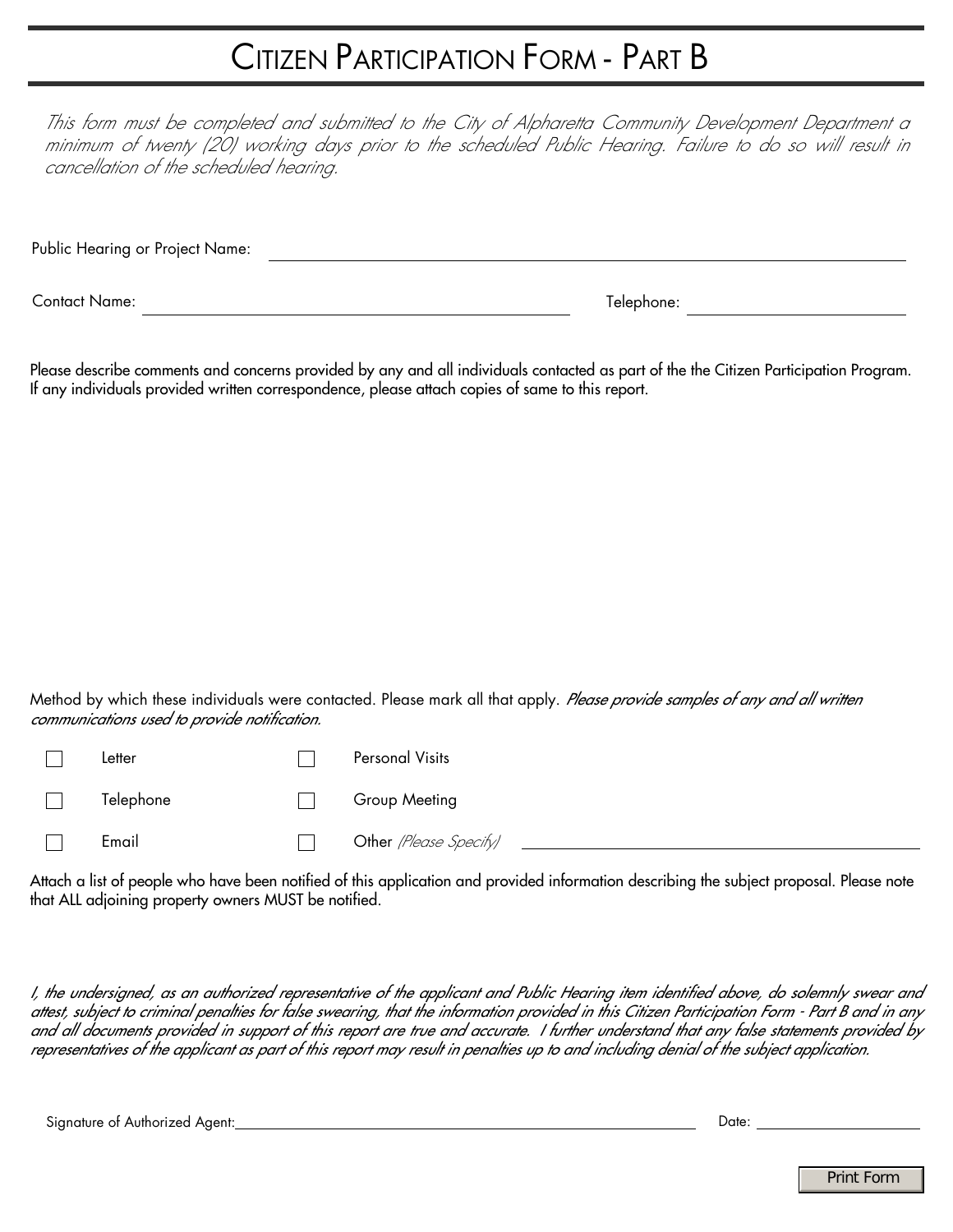How will this proposal be compatible with the existing setting and surrounding properties?

How will this proposal not impede the normal and orderly development of surrounding property for uses predominant in the area?

How is the location and siting of the proposed wireless telecommunications facility consistent with a desirable pattern of development for the City, in general?

What would be the impact, including the visual and aesthetic impact, on residential districts, properties with 'For-Sale' dwelling uses, and historic structures/properties if the proposal were approved? (*Please attach written documented, detailed analysis of the impact of the proposed wireless telecommunications facility/use.*)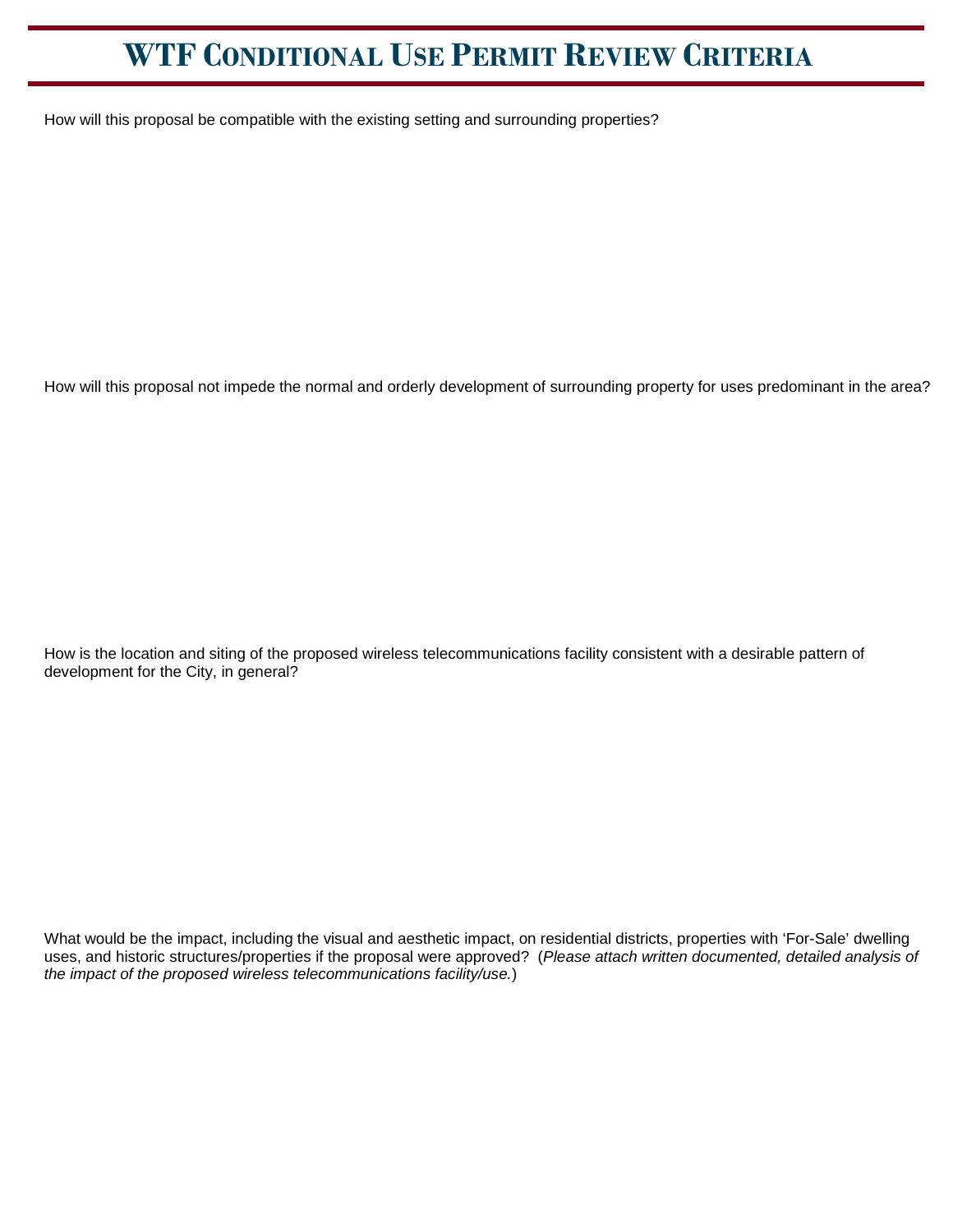How will this proposal affect the use and value of the surrounding properties? What would be the impact on the use of adjacent properties and surrounding areas, including the visual and aesthetic impact on such properties and areas, if the proposal were approved? (*Please attach written documented, detailed analysis of the impact of the proposed wireless telecommunications facility/use.*)

Is the proposed wireless telecommunications facility necessary to close a significant gap in service coverage or capacity? If so, please summarize the Engineering Study? (*Please attach Engineering Study and Curriculum Vitae of Radiofrequency Engineer hereto*).

How does the topography, tree coverage and foliage of the area where the wireless telecommunications facility is to be located buffer or screen the potential visual impact of the support structure and wireless transmission equipment? How is the proposed wireless telecommunications facility located and sited to utilize existing natural and manmade features, including topography, vegetation, building or other structures to provide the greatest amount of visual screening and blending in with the predominant visual backdrop?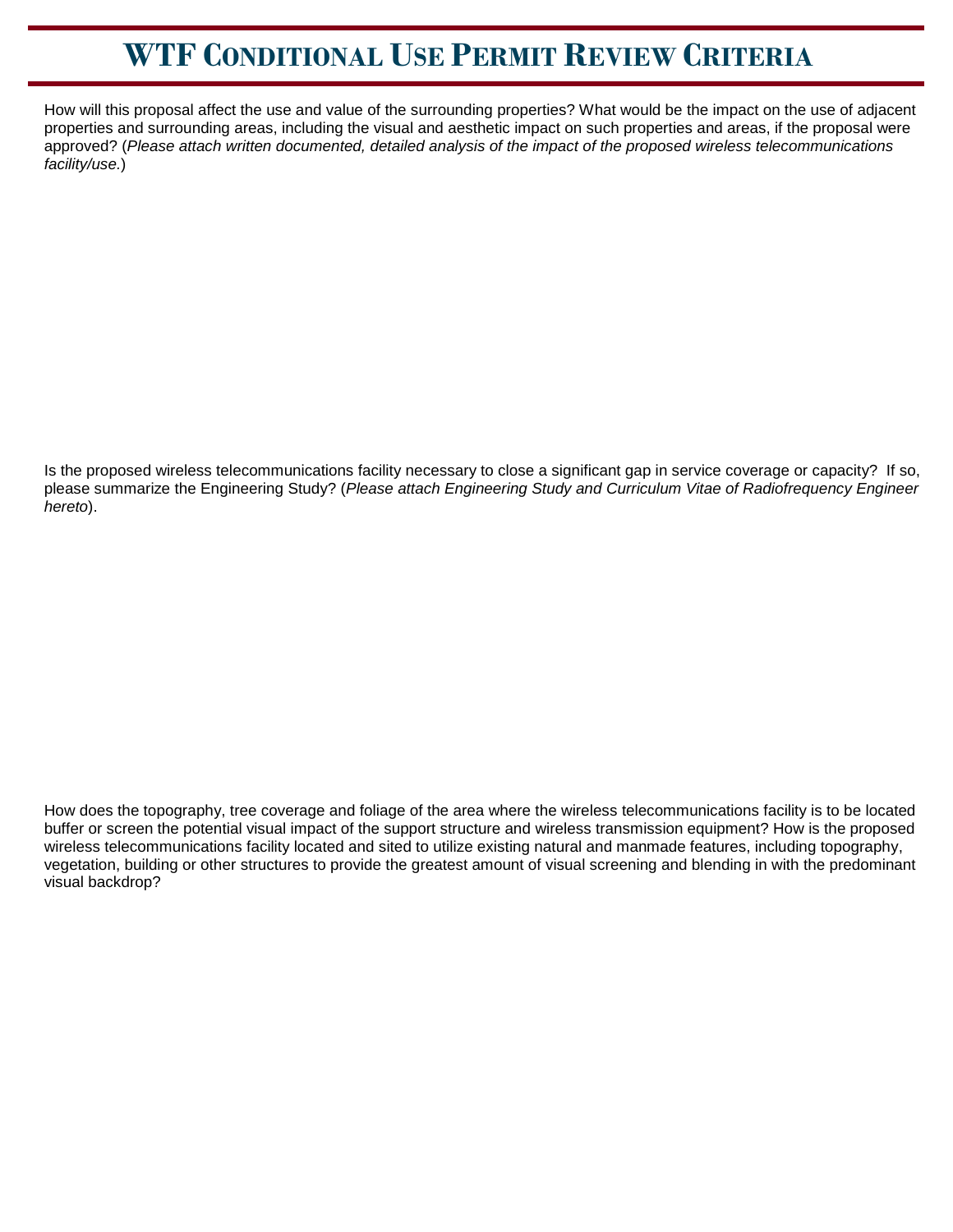How does the design of the wireless telecommunications facility reduce or eliminate visual obtrusiveness? What other designs or types of wireless telecommunications facilities, which would be less obtrusive than the proposed WTF, were considered? Please explain why other designs or types of facilities are not being proposed.

If a wireless tower is being proposed, does the proposal provide for the design of such facility as a stealth tower? If not, please summarize why a stealth tower is not being proposed? (*Please attach documentation establishing whether a stealth tower is to be proposed, and if not, an explanation as to why not.*)

How does the proposed wireless telecommunications facility comply with the applicable guidelines, standards and/or minimum requirements set forth in Section 2.8 of the Unified Development Code?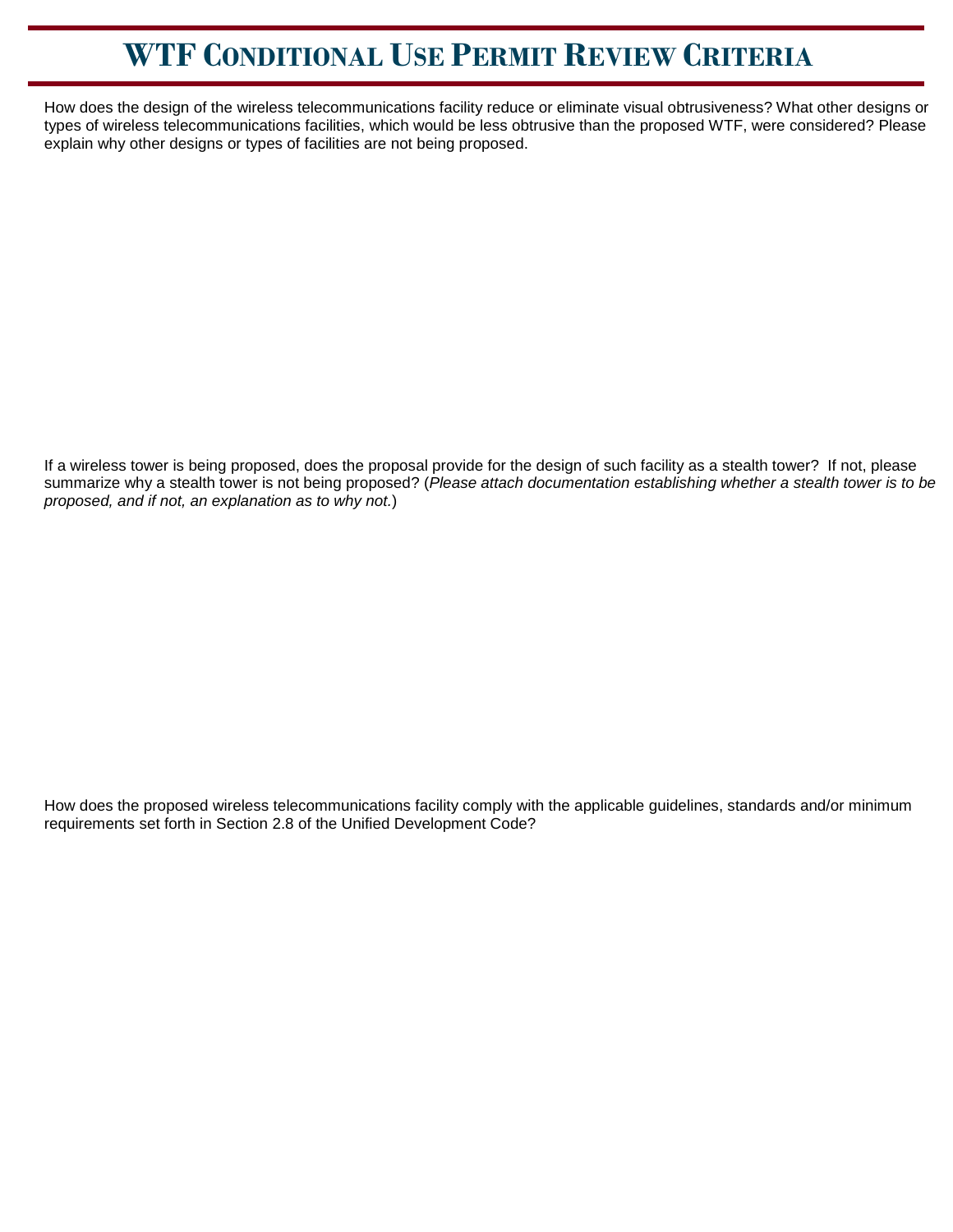Are there existing wireless towers or other support structures for collocation or for siting an attached WTF, so as to not require the construction of an additional wireless tower or other antenna support structure? (*Please attach analysis of possibilities of collocation or the inability to collocate hereto.*)

Were other sites/locations considered as alternatives for the proposed siting? If so, please identify what other sites/locations were pursued and explain how such other sites/locations were pursued and whether the use of such other sites/locations were denied. (*Please attach analysis and documentation supporting such response hereto.*)

Is the proposed wireless telecommunications facility engineered and designed to accommodate additional antennas and/or antenna arrays? If so, do you intend to allow, accept, and accommodate collocation in the future? (*Please attached executed written statement regarding the foregoing hereto.*)

Are there existing or changing conditions which affect the development of the property and support the proposed request?

On a separate sheet or sheets, please provide any information or evidence that supports your request and the statements that you have provided in this application.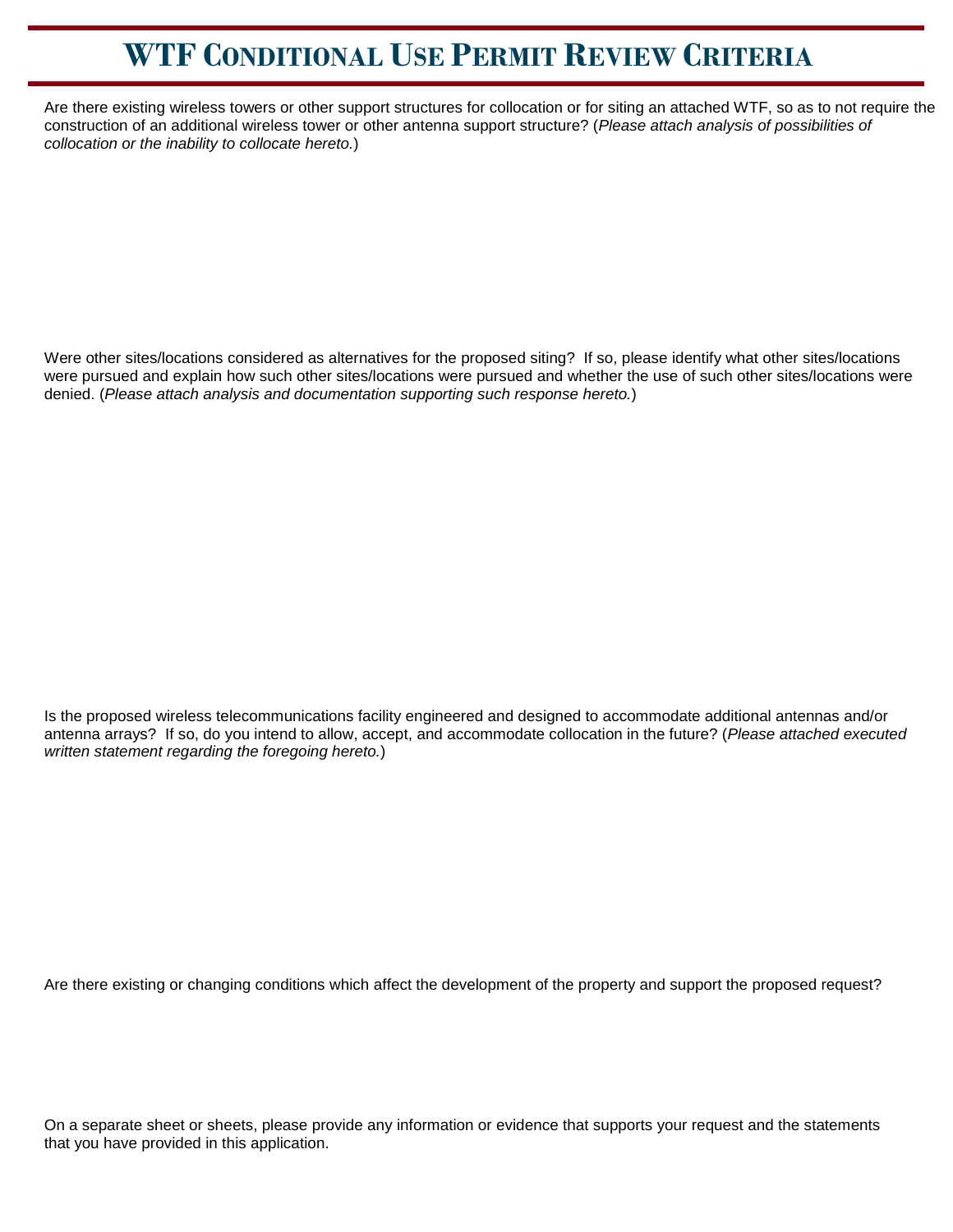## **VARIANCE REVIEW CRITERIA**

## **Please respond to the following ONLY if you are applying for a variance.**

Are there extraordinary and exceptional conditions pertaining to the subject property because of its size, shape, or topography, which are not applicable to other lands in the area? Please describe them in detail.

Would the application of the particular provision of Section 2.8 to the subject property result in a hardship that is substantially unwarranted by the protection of the public health, safety or general welfare and the need for consistency among all properties similarly zoned? Please defend your response.

Would granting the variance will confer any special privileges to the applicant that are inconsistent with the limitations upon other properties similarly zoned or which are denied to others similarly situated, or otherwise confer to applicant any advantage over similarly zoned properties or others similarly situated? Please explain.

Would granting the variance not violate more than one standard of Section 2.8 of the Unified Development Code?

Would relief, if granted, be the minimum necessary to alleviate such unnecessary hardship and not otherwise serve as a mere convenience to the applicant?